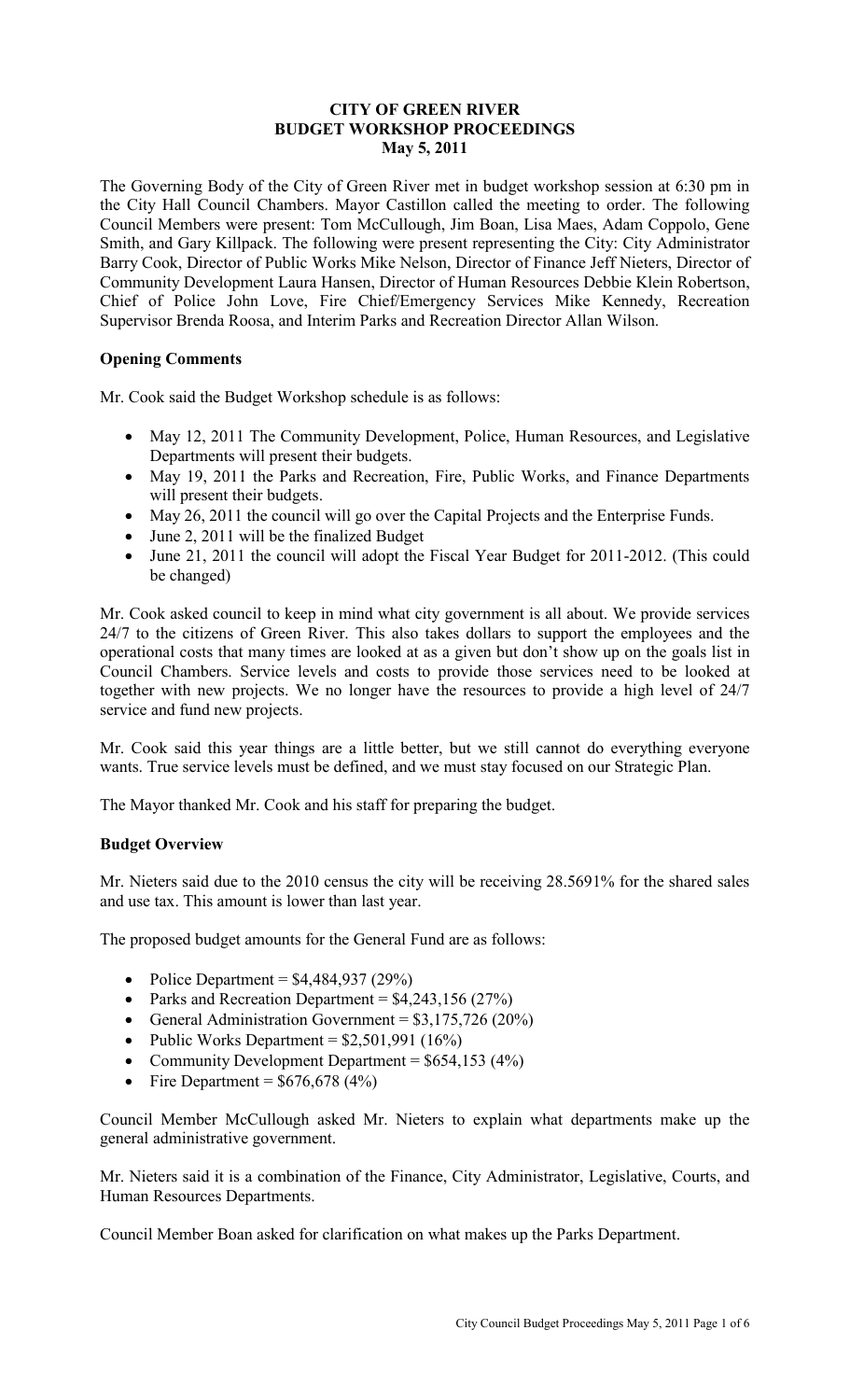Mr. Cook said it is the Parks and Recreation Administration, Leisure Programs, Pavilion Operations, Parks Developments, Mosquito Control, Cemetery Operations, Buildings and Structures, and the Recreation Center.

Mr. Cook said the core statements for the 2011-2012 budget are:

- No new full-time positions
- A block of dollars has been set aside for a two time flat stipend in the budget totaling \$490,000
- Probation/promotion adjustments for this year's budget and next year's budget have been funded
- Some departments have been granted part-time and seasonal pay increases from last year
- Reclassification requests are being reviewed and are not in the draft budget
- Travel and training subsistence rates remain the same, and uniform allowances was increased to \$250, up from \$200
- Several departments were cut in the professional services line item
- Operations and maintenance remain the same
- Set new line items in the Capital Projects Fund for vehicle and equipment replacement
- Approved \$233,315 in asset acquisitions
- Continued with a 25% reserve of annual expenditures per Governing Body policy which is \$3,880,331
- Maintained a \$1.5 million balance in the Risk Management Fund
- Reduced one hour of operation on Sundays year-round at the Recreation Center
- Reduced one hour of operation on Saturdays from May to September at the Recreation **Center**
- Removed all un-filled positions from the budget
- Denied a request to increase stand-by time from \$10 to \$15
- Granted all community service groups their requests totaling \$439,501
- Directed all department heads to review the Schedule of Fees and increase as needed
- No increase in rates for the Water Fund
- No increase in rates for Solid Waste Fund
- Recommended a 7% rate increase in the Sewer Fund
- Recommended spending \$87,546 from the designated \$200,000 for Tourism
- Funding of \$4.4 million for New Capital Projects

## **Revenues are:**

- increase over the last year due to anticipated growth in sales tax, even with the \$1 million loss in population shift
- still using one-time revenue-sharing money to balance the budget
- State of Wyoming has a \$2 billion dollar savings account accessible for general use
- Fees have been increased bringing an additional \$44,822 into the city's coffers

## **Community Funding Requests**

Mr. Cook said the totals for community funding requests are \$433,381 for 2011.

| Requested | Recommended |
|-----------|-------------|
| \$1,000   | \$1,000     |
| \$20,000  | \$20,000    |
| \$10,600  | \$10,600    |
| \$8,000   | \$8,000     |
| \$2,500   | \$2,500     |
| \$5,500   | \$5,500     |
| \$25,000  | \$25,000    |
| \$10,000  | \$10,000    |
| \$38,679  | \$38,679    |
| \$86,000  | \$86,000    |
| \$6,000   | \$6,000     |
| \$382     | \$382       |
|           |             |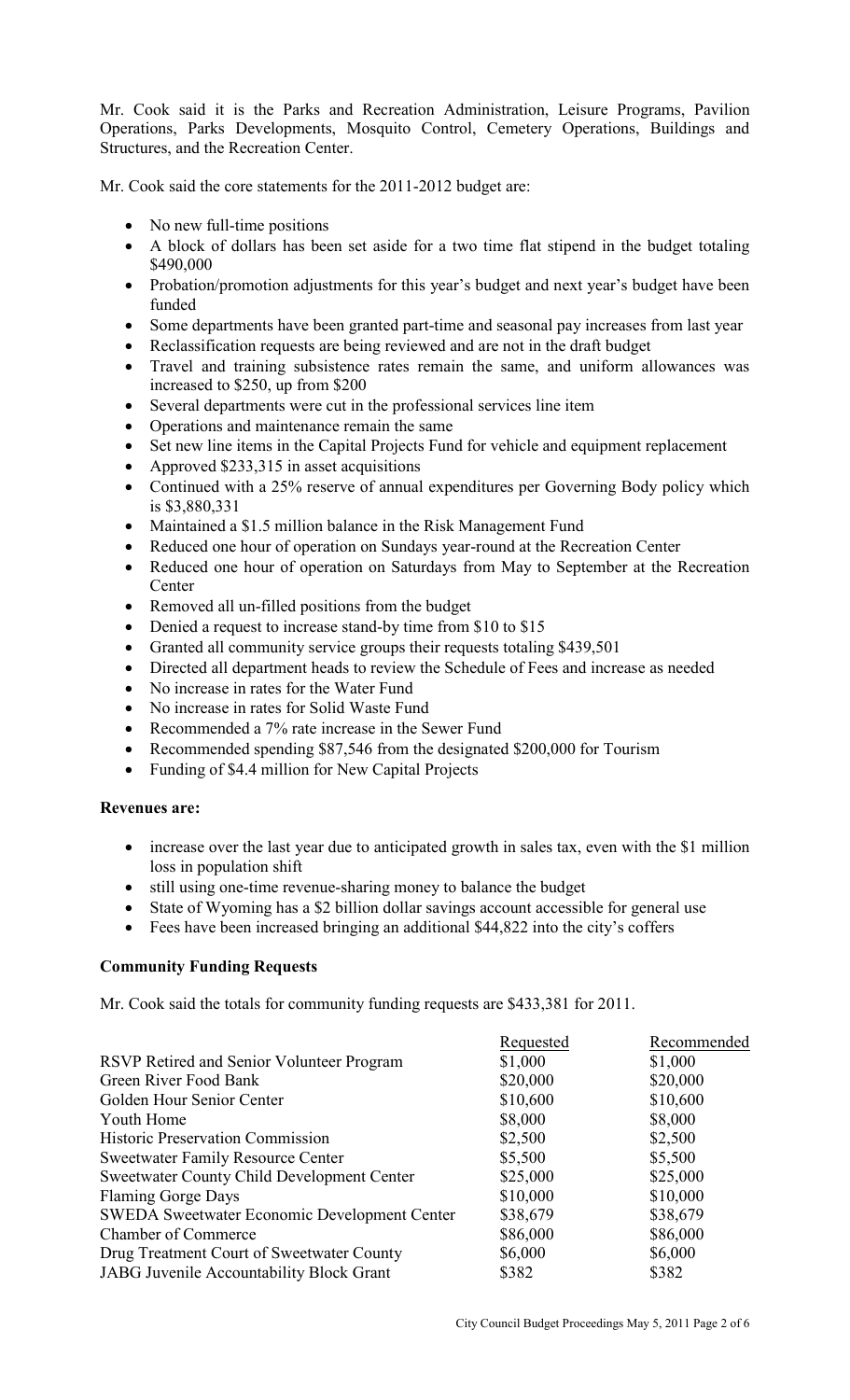| <b>Star Transit</b>               | \$17,200  | \$17,200  |
|-----------------------------------|-----------|-----------|
| <b>SW-WRAP BNEA Kids Program</b>  | \$10,000  | \$10,000  |
| Experience Works                  | \$1,000   | \$1,000   |
| Sweetwater County Board of Health | \$200,000 | \$0       |
| TOTAL                             | \$441,861 | \$240,861 |

Mr. Cook noted that the following are budgeted under the Special Projects and Program Line Items:

| • Fireworks Display                      |           | \$20,000  |
|------------------------------------------|-----------|-----------|
| • Commuter Parking Lot Wild Horse Canyon | \$2,520   | \$2,520   |
| • Water Diversion Litigation             |           | \$150,000 |
| • Council Special Projects               |           | \$20,000  |
| TOTAL                                    | \$444,381 | \$433,381 |

## RSVP Retired & Senior Volunteer Program

Retired & Senior Volunteer Program Representative Orman Tripp said the program works with volunteers within the community. The volunteer hours are turned into Cheyenne, Wyoming and it helps the community bring money back into the community by grants. This year \$234,000 was saved within the county. There was around 11,000 hours of volunteer work done in the community. He said their budget was cut by 50% and they would appreciate any help the city can provide.

#### Green River Food Bank

There was no one present to comment of their request for funding.

#### Golden Hour Senior Center

Chairman of the Board Marilyn Chambrook thanked the council for their support. She explained a large portion of the funding from the city goes to the nutrition program. It continues to help senior citizens with delivered meals. They have sixteen employees with around 100 volunteers that help.

## Youth Home

Director of the Youth Home David Thorn said they have two homes, one in Rock Springs and one in Green River. They are licensed by the State of Wyoming Department of Family Services. They are certified for 10 beds in both homes. They service kids from the age of ten to seventeen. Occasionally, they take in younger children for a brief amount of time. They are funded by the state for crisis beds, six in total. They do get money from the Sweetwater County Commissioners and from the United Way. They get kids placed with them by court orders or private placements.

#### Historic Preservation Commission

Commission Member Ruth Lauritzen said they have a five member board that is charged with maintaining the history and culture background of the city of Green River. They have been doing this for twenty-one years. They plan to work on renewing their Rock Formations brochure, and the Echoes from the Bluff column. There is one other funding source which is the CLG (Certified Local Government).

## Sweetwater Family Resource Center

Director of the Sweetwater County Resource Center Cathy Garrison said they are a social service organization. They do specialized visitations between parents and children during family crisis such as child abuse, investigations, divorces, and domestic violence. They are there to help families deal with their crisis. They also do parenting, anger management, and financial management and relationship classes that are court ordered. They also provide funding for people who are working on obtaining a new job, and they also help kids that are starting to get in trouble. The funding that is provided by the City of Green River helps them stay in Green River. They appreciate the city's support.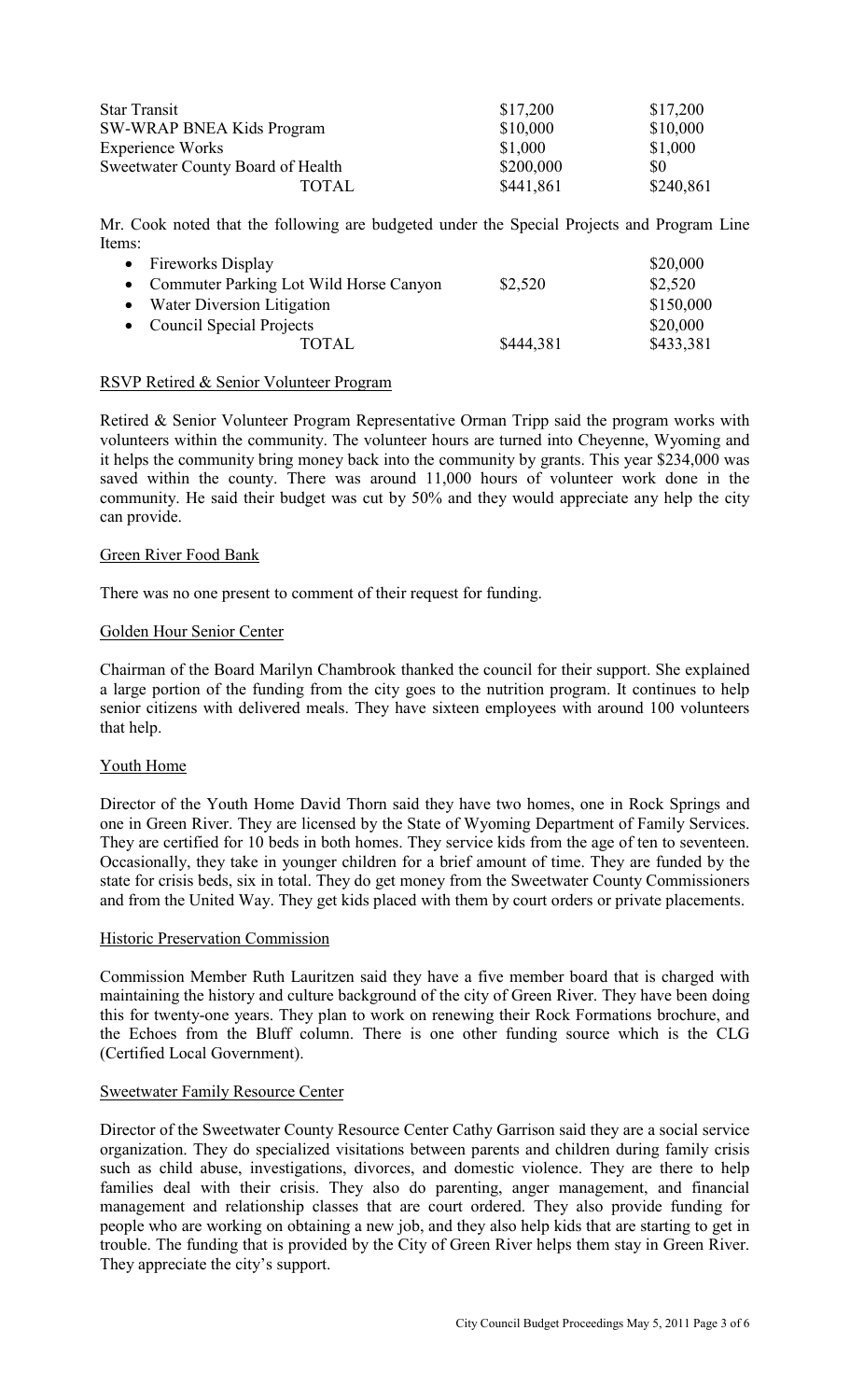# Sweetwater County Child Development Center

There was no one present to speak on their request for funding.

## Flaming Gorge Days Committee

Chairperson of the Flaming Gorge Days Committee Deli Frantzen said the committee is made up of 13 members and 4 subcommittee members, all volunteers. They could not do anything without the help they receive from the community. Their sponsorships were down last year but it seems to be going up this year. They pay for the event through the sponsorships, beer sales, and ticket sales. The ticket sales pay for the entertainment so they do not make a profit. The entertainment scheduled is: Brandi and the Sweetwater, the Eli Young Band, Sawyer Brown, EZ, LA Guns, and Ted Nugent.

# SWEDA

Director of SWEDA Michelle Hostetler said economic development is important for the community. SWEDA has been a part of the community for many years. They have completed the small business start up guide, and they have upgraded their website. They have learned over the past year that 97% of all people who relocate and start new businesses find the available land and building information on economic development websites. Some of the small towns have come forward and have requested they be a part of the community's economic development.

## Chamber of Commerce

Director of the Chamber of Commerce Janet Hartford said she appreciates the partnership the Chamber has with the city. They have had a number of successes in the past year. The largest one is the completion of the Visitor Center. They have had around 7,000 people that have came into the Visitors Center and asked for information. The tourists are finding many things to do and sometimes they end up staying the night.

## Drug Treatment Court of Sweetwater County

Drug Court Coordinator Sandi Henderson said this program is a court supervised program. The goals are to reduce recidivism, to strive for program retention and graduation, to strive for sobriety of participants, and to monitor the services provide to the participants. The Treatment Court has been here since 2005. They are grant funded by the state and the grant has been cut by \$20,000 for the past couple of years. They are asking for 25% less than last year, and they would appreciate any support the city can give them.

## JABG Juvenile Accountability Block Grant

There was no one present to speak on their request for funding.

## Star Transit

Mr. Cook said the Director of Star Transit, Judy Owens, apologized for not being able to attend. She thanked the council for their support.

## SW-WRAP BNA Kids Program

There was no one present to speak on their request for funding.

## Experience Works

There was no one present to speak on their request for funding.

## Sweetwater County Health Board

Janet Gerkin said they have twenty-five employees within two agencies. They provided 9,700 home visits to clients, and 11,500 children were immunized. It is hard for people to put a value on the importance of health education in a community. In the past they were funded by the State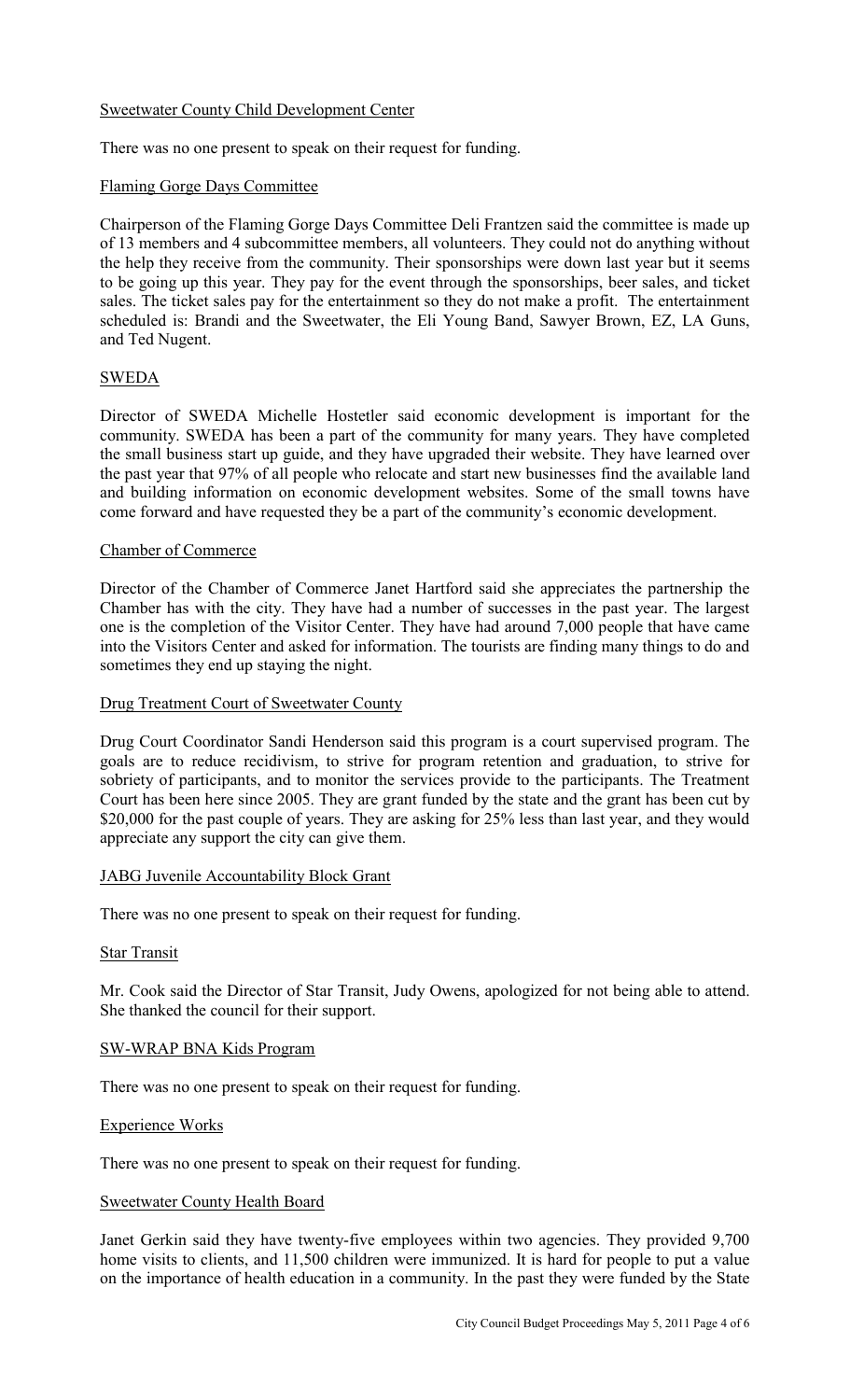of Wyoming and the County Commissioners. In 2010, they diminished their partnership with the State so that is why they are asking for \$200,000 from both the City of Green River and the City of Rock Springs. They are asking for \$633,000 from the County. She said she is planning to attend council meetings regularly so the council can be informed on what they are doing.

### Sweetwater County Events Complex

The amount requested is \$10,000 and the amount recommended is \$0. There was no one present to speak on their request for funding.

### Other Comments

Mr. Cook said he will be making a change in the Capital Projects Funding in the budget. He has budgeted \$1,500,000 for SIP 2011 Streets. He received an email informing him of two water breaks on South Center Street. He will be recommending that they switch gears and plan to fix the water line issue along with replacing some streets.

Council Member Smith thanked Mr. Cook for moving forward with this. This is something he would like to have done. He asked Mr. Cook to look into the issues with the residents accessing their homes if all the streets are tore up at the same time. He also asked him to work with the businesses in that area so they can get in and out of their businesses.

Council Member Killpack proposed offering an early retirement program to the city employees. The first option is to offer a 50% buyout of wages and the second is to offer health insurance for five years. This money would come from the budget that has already been there so it is no extra cost to the city.

Council Members McCullough asked if they would not replace the employee.

Council Member Killpack said there is a hiring freeze so they would not replace the employee. This would save the city money.

Council Member Coppolo said he likes the idea. He asked how many people would this be limited to.

Mr. Cook said five.

Council Member Coppolo said he would like to have some money set aside for consulting. He would also like to see some of the savings go to the employees if at all possible.

Council Member Killpack said the money is already there.

Mr. Cook said there should be enough to pass it on to employees.

Council Member Boan said this is a really good thing.

Council Member Killpack said the final savings would come after they know all the information.

Council Member McCullough said they would start with offering it to the employees with seniority.

Council Member Smith said he likes this program. He would recommend coming to a decision on the number of employees that they will offer it to and stick with it.

Council Member Killpack said they need to move forward with this now.

Council Member McCullough said they need to limit it to five people and then if it works well they can offer it again next year. If all five come out of one department then there will be trouble.

Council Member Coppolo said they could offer it to one person per department.

Mr. Cook said there would have to be some limitations.